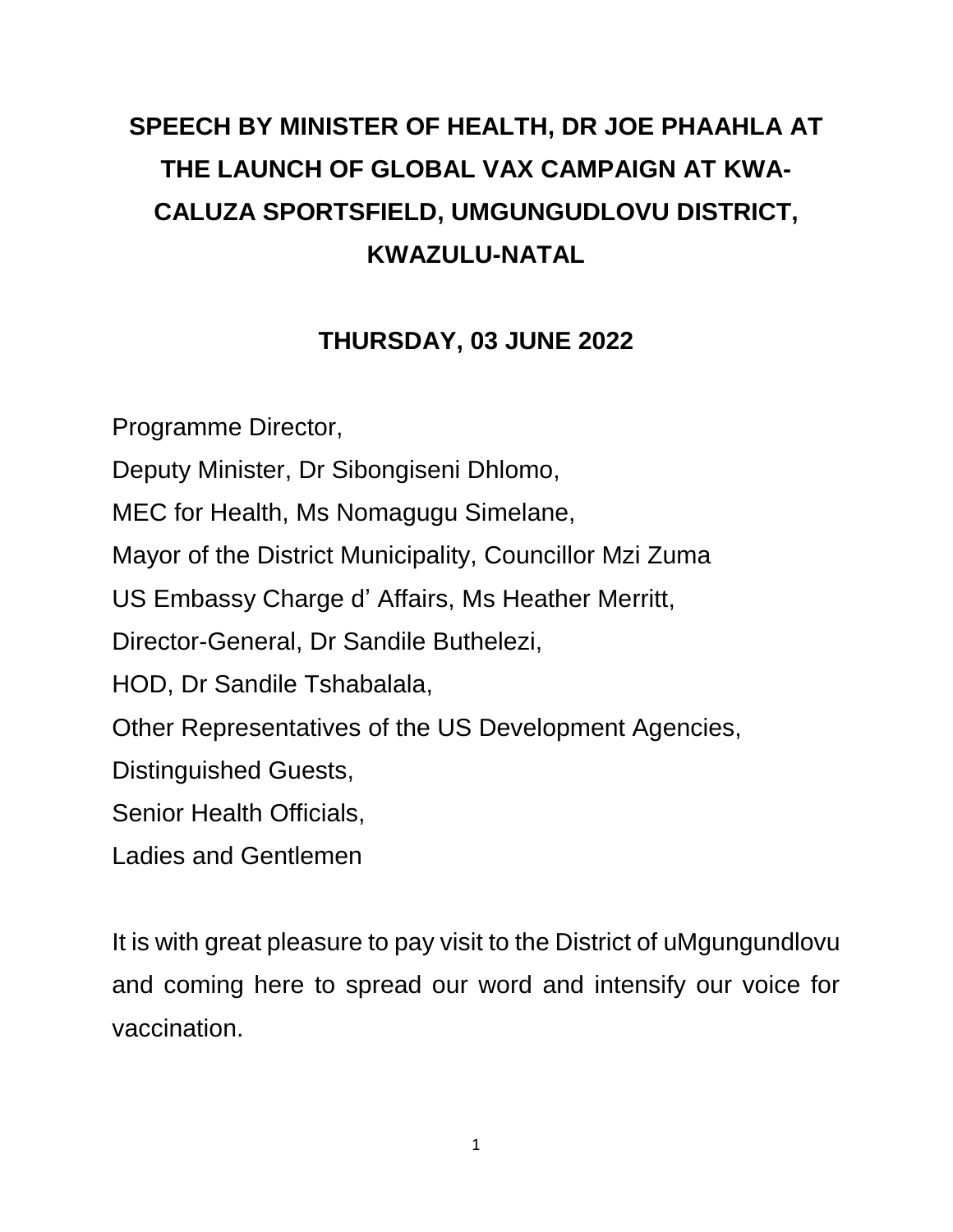The campaign for more and more of us receiving the life-saving jab continues unabated precisely because the vaccine remains the only defence we have against the Covid-19 infection.

Notwithstanding the vicious spread of the anti-vaccine message, the scientific conclusion existing today still confirms the efficacy and safety of the vaccine. Out of the more than 20 million South Africans that we have vaccinated since May 17, 2021, to April 30, 2022, SAHPRA has received at least 5 900 Adverse Events Following Immunisation (AEFI) reports, which are being assessed by the relevant bodies to confirm as to whether these are as a result of the vaccine. If indeed, they are the Covid-19 Vaccine Injury No Fault Compensation scheme we have established would kick-in to assist those impacted.

The lifting of the state of disaster management doesn`t mean the pandemic is over, and the less severity and transmissibility of the current COVID-19 variant of Omicron doesn't mean we are now safe from the virus.

Despite the current low vaccine uptake as a result of many factors, we are happy with the progress made so far because we have administered over **36 million doses,** and more than **22 million**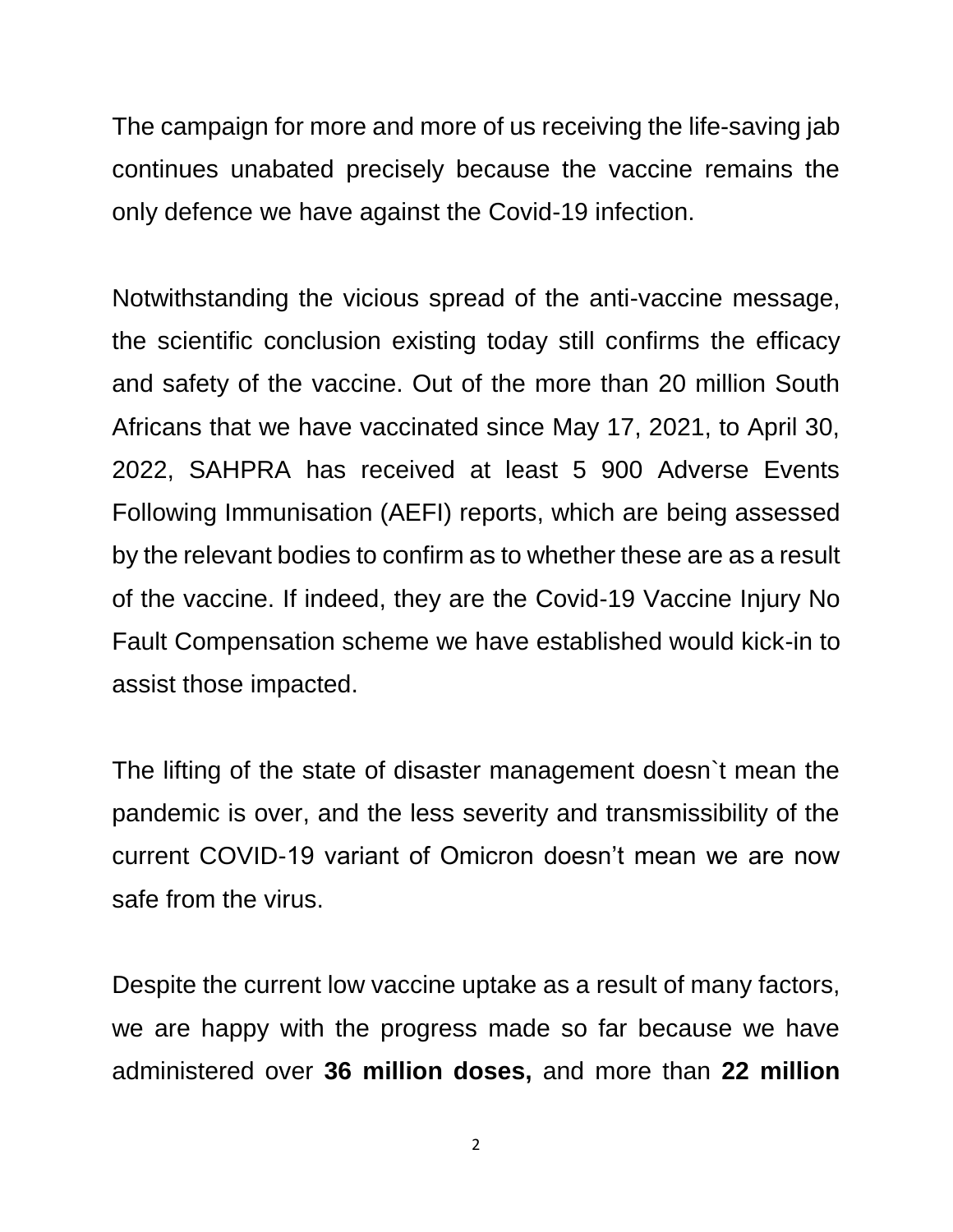**people** including children have vaccinated. We are pleased to report that **70% of people** over the age of 60 years have received at least one dose, and **65% of adults** have vaccinated too.

We would like to thank the parents of more than **1, 8 million children** who vaccinated, and this shows that they care about the health of their children, our future leaders. We say to other parents that, let`s use the upcoming school holidays later this month to support and accompany our children to vaccination sites. Our biggest challenge is to convince the youth between the age of 18 to 34 years who are not coming in numbers, majority of them are in universities and colleges. Only **6,6 million** of them have vaccinated

To this far, more than 50% of adults in South Africa have had at least one dose of the Covid-19 vaccine, that's 1 in 2 adults are now vaccinated. This is an incredible achievement, and we thank you South Africans for heading the call to vaccinate. And we also thank all the health workers and everyone who helped to make this possible in order to the country to achieve population immunity.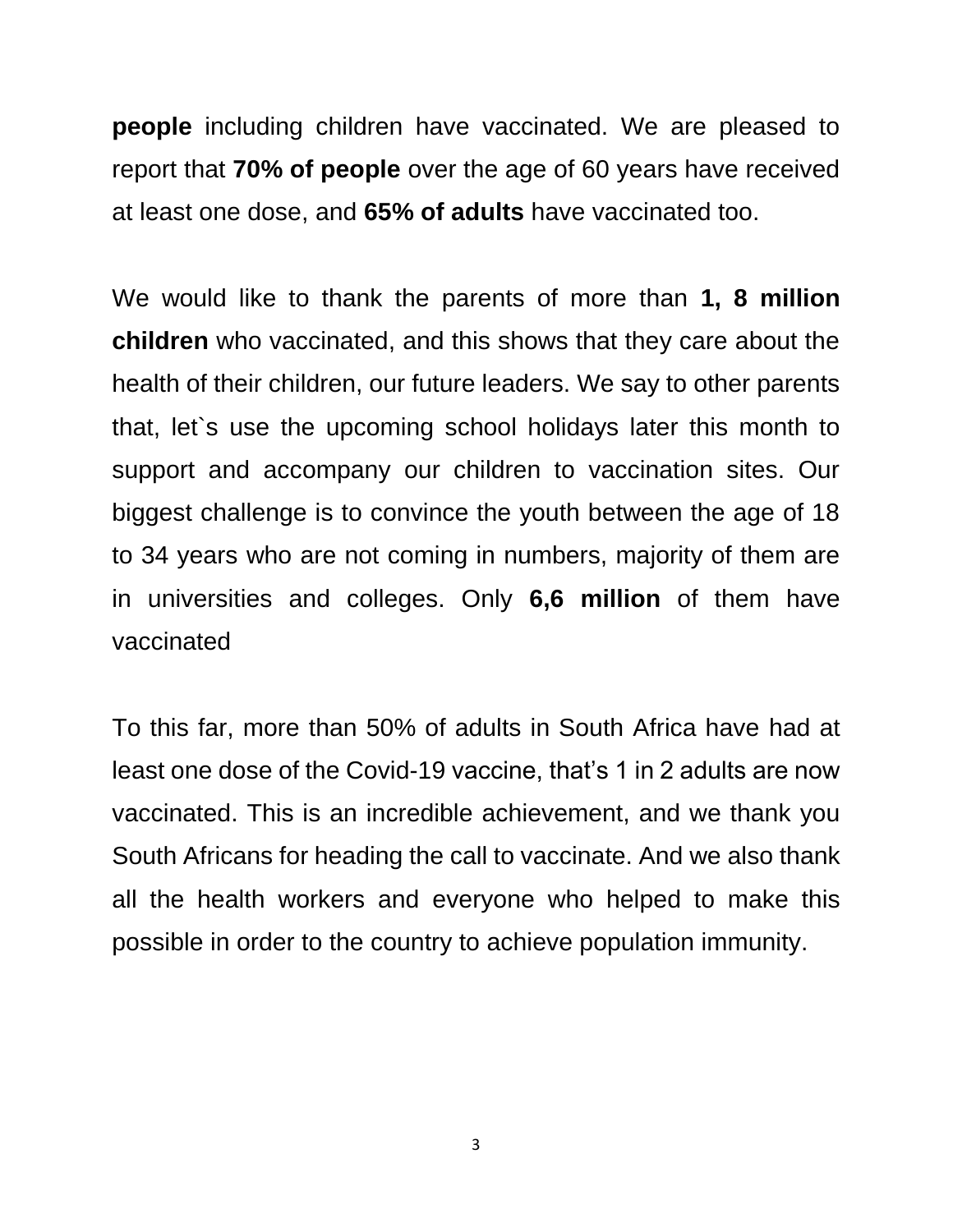The greater achievement is that more than **70% of people** aged 60 years and above have been vaccinated. Right from the beginning of the pandemic we knew COVID-19 affected the elderly the most with the greatest number of deaths sadly amongst people over 80 years.

This is why we started by vaccinating the most vulnerable front-line workers and the elderly first. We wanted to protect you and to save as many lives as possible. The age group of 50 years and above is not far behind with 65% of this group having already vaccinated.

We applaud the elderly for coming forward in large numbers and we encourage you, if you have not had your second dose or booster dose to come get it now. Vaccinations save lives and booster shots help to keep your immunity up.

It is my pleasure to announce that all people over the age 50 years can now receive an additional or second booster shot of the Pfizer vaccine with effect from Monday, 7 June 2022, and we encourage you to come forward in numbers, especially if you live with comorbidities like diabetes, cancer, HIV, TB or hypertension.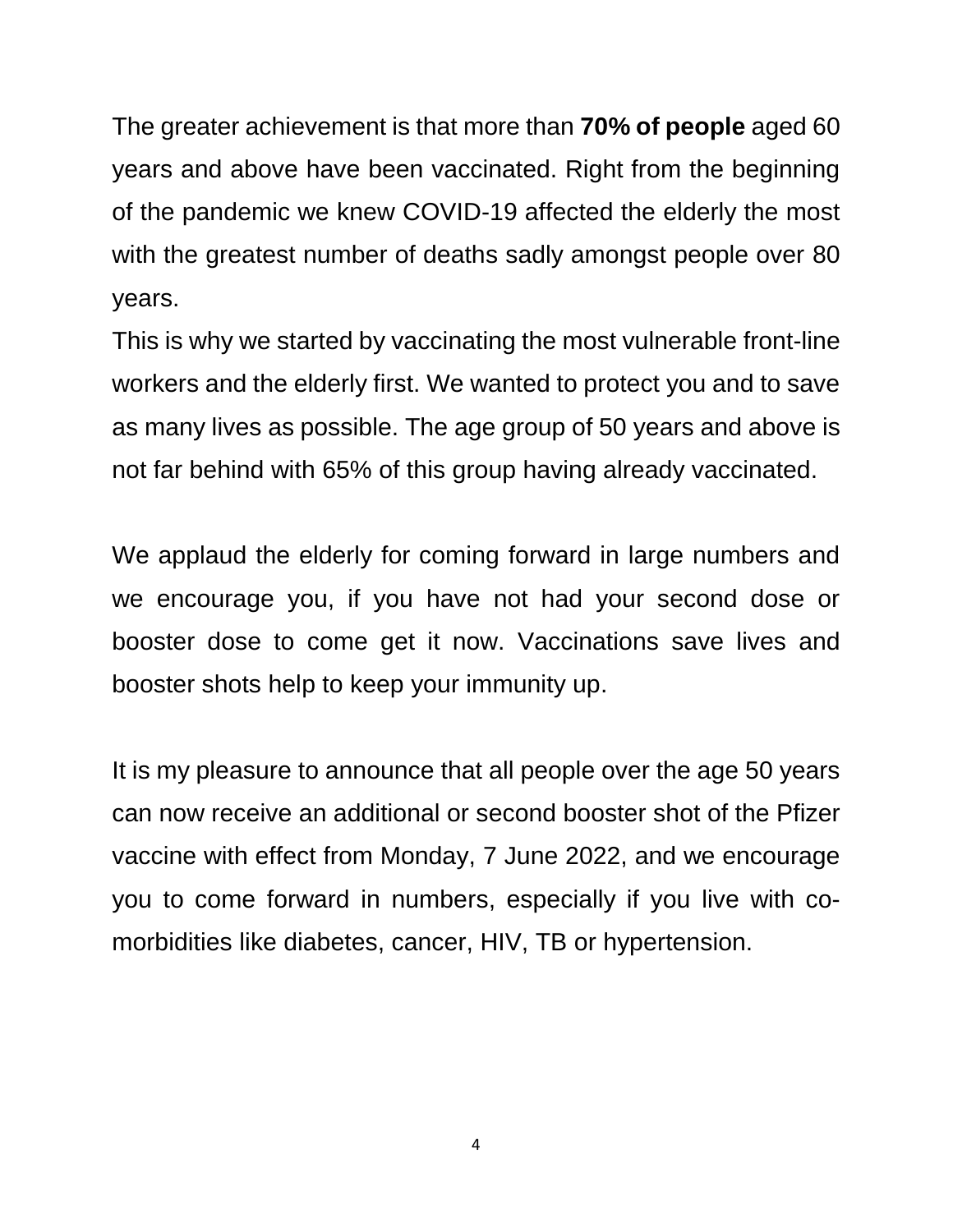However, in order to qualify for the additional dose, you should have received your last done, Pfizer or J&J, at least four months after third Pfizer dose.

Although the number of Covid related hospitalisations are very low as compared to the last year this time, but we are worried that majority of patients admitted in our hospitals due to Covid-19, are those who are not vaccinated. This simply suggests that unvaccinated people remain vulnerable and if we were to be hit by another variant of concern or wave, unvaccinated people will flood our health facilities.

You might not think you are not at risk of severe Covid but every day we admit people, especially youth to hospital who are very sick due to Covid and the majority of those admitted have not vaccinated. It is clear that vaccines do protect you, no matter how old or young you are.

Our concern remains the youth category, with a low vaccine uptake amongst them, especially the 35 - 49 age group, who depicts huge sense of hesitancy largely influenced by the negativity and vaccine misinformation messages spread mainly through social media platforms.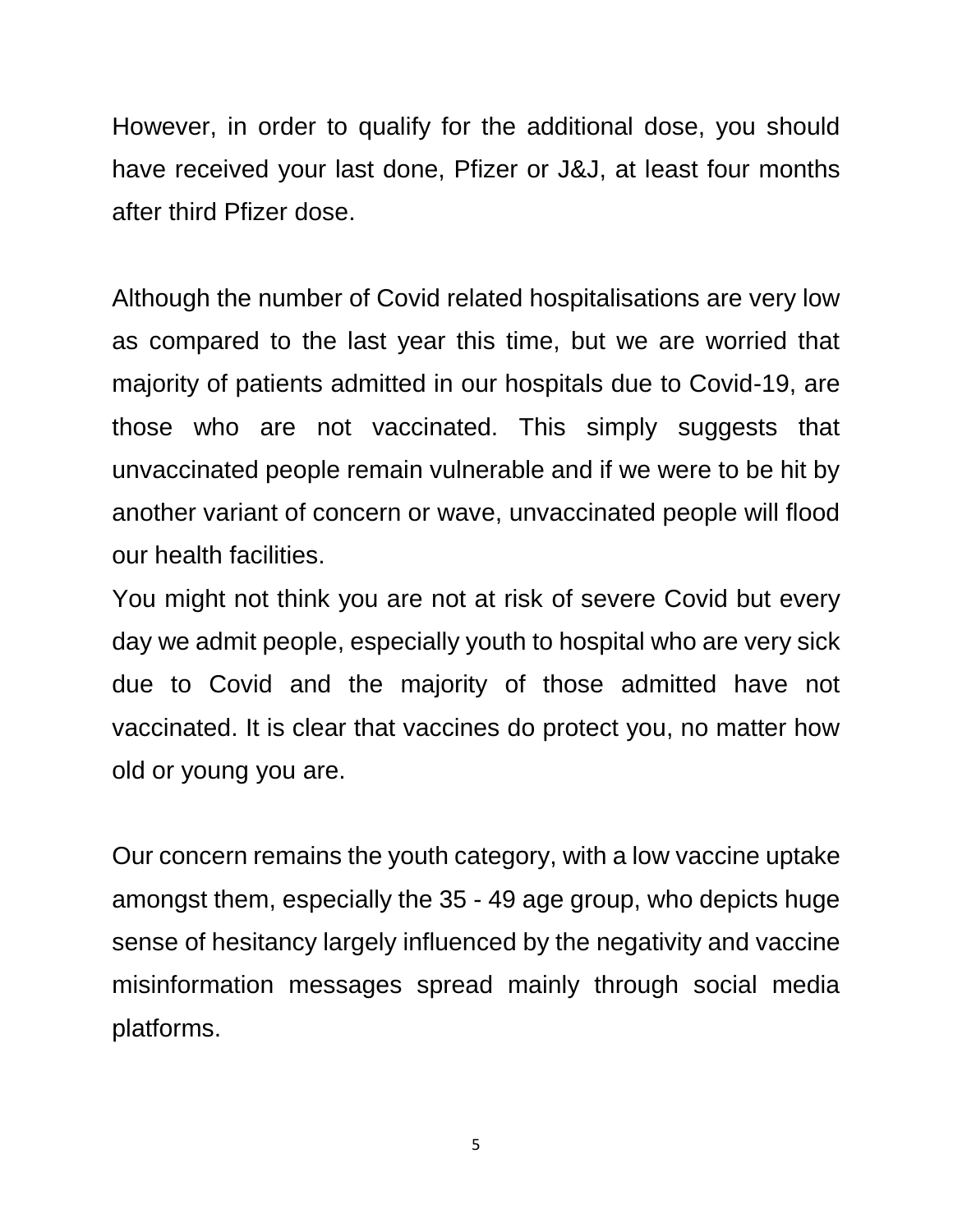However, we are jointly with private sector and civil society working hard to gradually increase the numbers of the vaccinated amongst our people, using variated demand creation strategies like the Youth led **"***KeReady campaign***"** conceptualized and led by young medical doctors, who give clear explanation on the effects and protective capacity of the vaccine to dispel the myths.

Our visit today here, at Kwa-Caluza is part of the bigger efforts to increase the uptake. We are here today to launch the Global Vax campaign in partnership with the US government to accelerate Global COVID-19 vaccinations.

This initiative is aimed at contributing to the global goal to vaccinate 70 percent of the global population against Covid-19 in 2022. This approach builds on the extraordinary commitment the US President Joe Biden has made to donate more than 1.2 million vaccine doses by the end of 2022 and intensifies our efforts to get shots in arms.

The Global Vax is an addition in the efforts of our bilateral in health with the US government, which encompass a wide range of programs such as HIV, tuberculosis, sexually transmitted infections and non-communicable diseases (NCDs) – respiratory, mental health, genomic research, global health security, capacity building,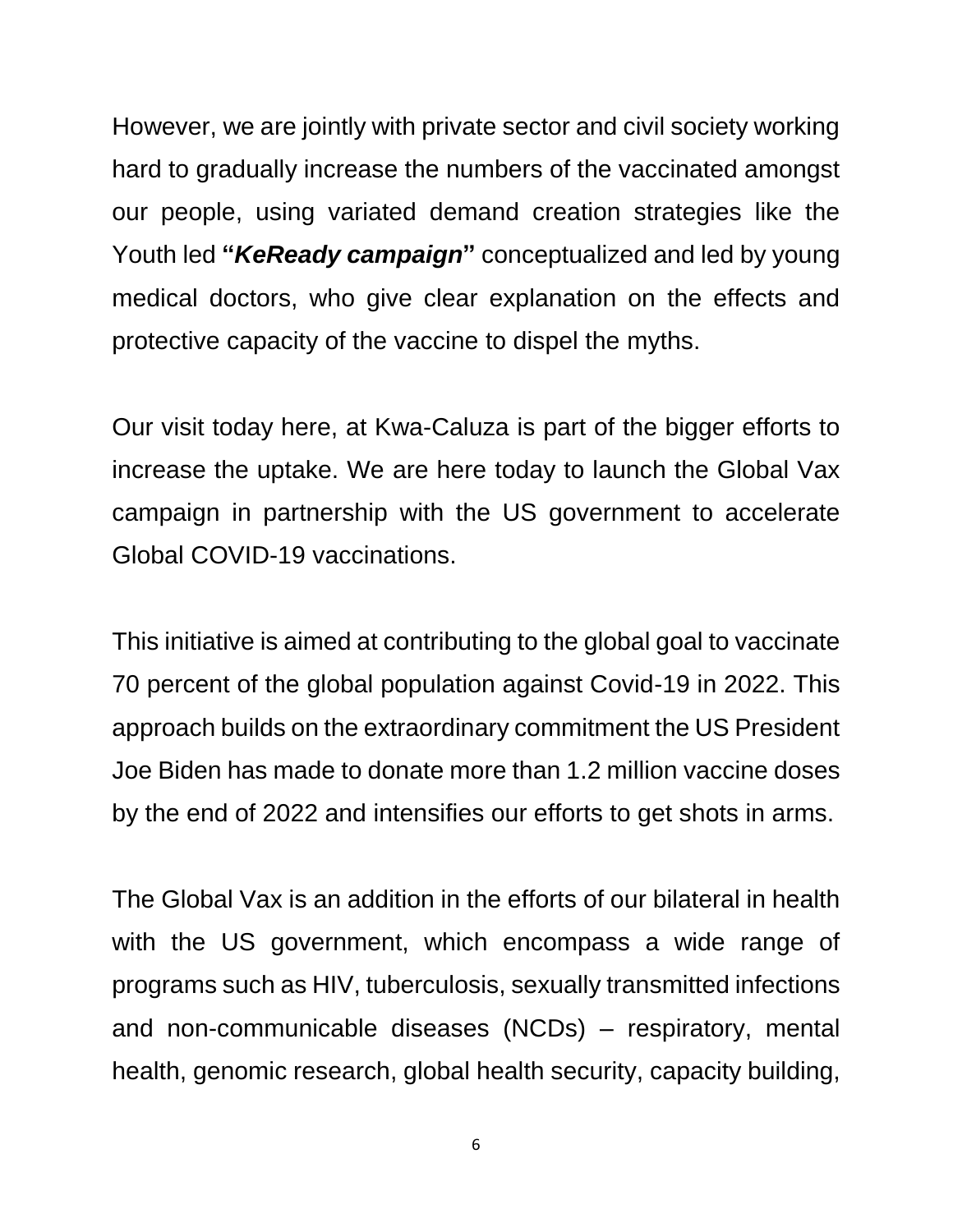disease surveillance, laboratory enhancements, antimicrobial resistance, research and food security amongst others.

It would add into our work to enhance partnership in health pandemic response and health system strengthening between the two countries.

And we appreciate the support that the US government has offered to the South African government and people in the fight against many diseases and transforming the health system. It is in agreement with our focus this year as agreed with Provincial MECs to recover our comprehensive health services and integrate the COVID-19 mitigation measures into the comprehensive basket of services we offer at Primary Health Care levels.

Global Vax will be implemented through a mechanism called ADAPT, meaning (Adapt Accelerating Development Against Pandemic Threats Activity) managed by Right to Care in support of the national and provincial departments of health.

We are upscaling demand for vaccine in the targeted districts, subdistricts and wards with low vaccination uptake using local and above the line communications platforms. Increase awareness of the facts about Covid-19 vaccination amongst the vulnerable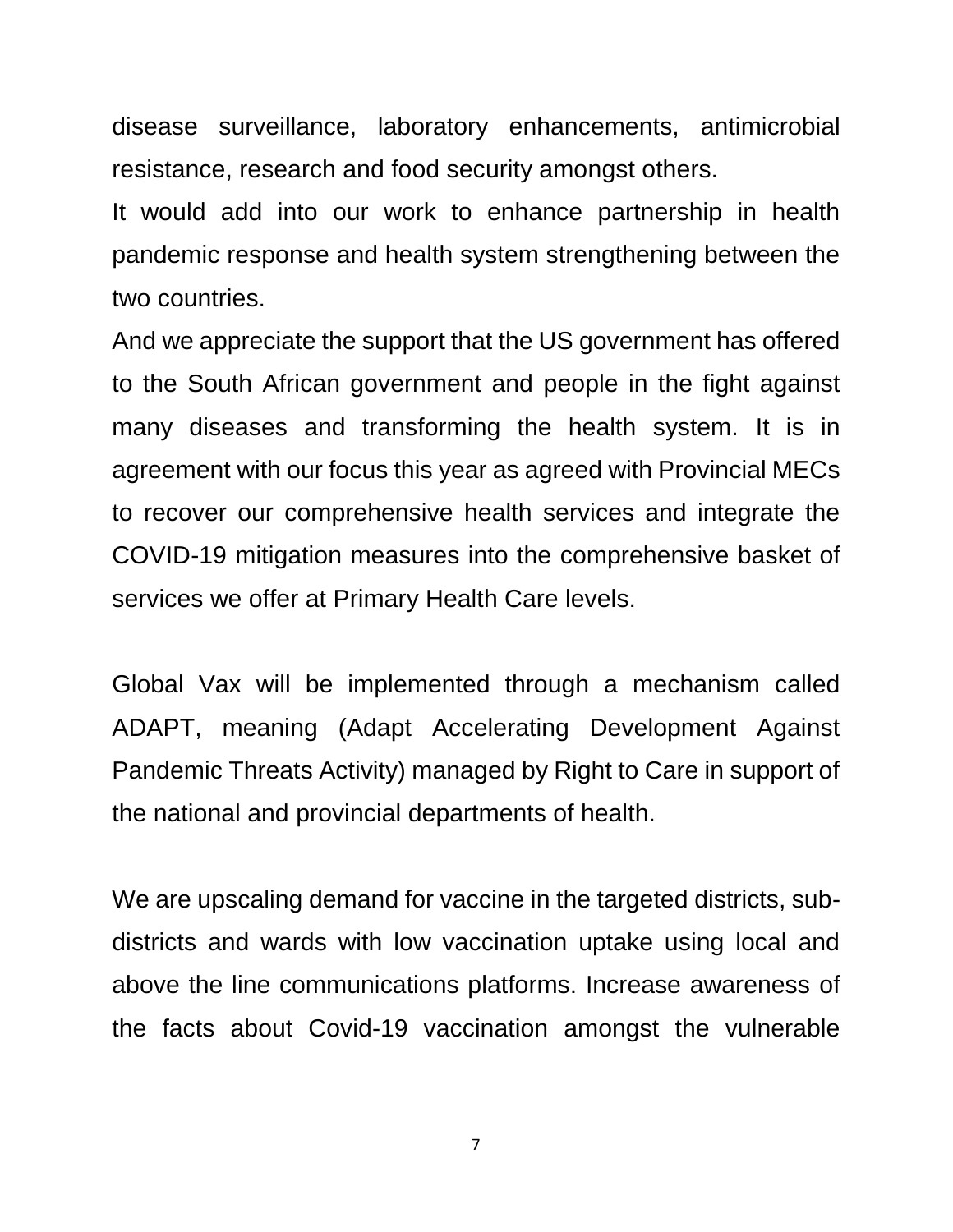people, undocumented people and young people, through collaboration with partners to reduce vaccine hesitancy.

One of the key segments of the campaign through the NGO – Right to Care, and we are launching is the App FindMyJab.co.za, which will make it easier of anyone to find the closest vaccine site. We believe this will work to the desires of the youth who spend much of their time online dissecting information sites. **FindMyJab** can accessed from any device and is easy to use, once you enter your location, you will see a list of closest sites.

We are responding to what the University of Cape Town's COVID-19 Vaccine survey says, that 50% of the unvaccinated people are either willing to be vaccinated but are waiting to see results of the vaccination roll-out. They say they either don't know where to go to get vaccinated or that sites are too far away from them.

Through this campaign, we are running community-driven campaigns to address concerns about vaccinating, mobile vaccination teams are being deployed to take vaccines to underserved areas, especially in rural districts, while collaboration with communities is helping people to find vaccine sites and get the jab.